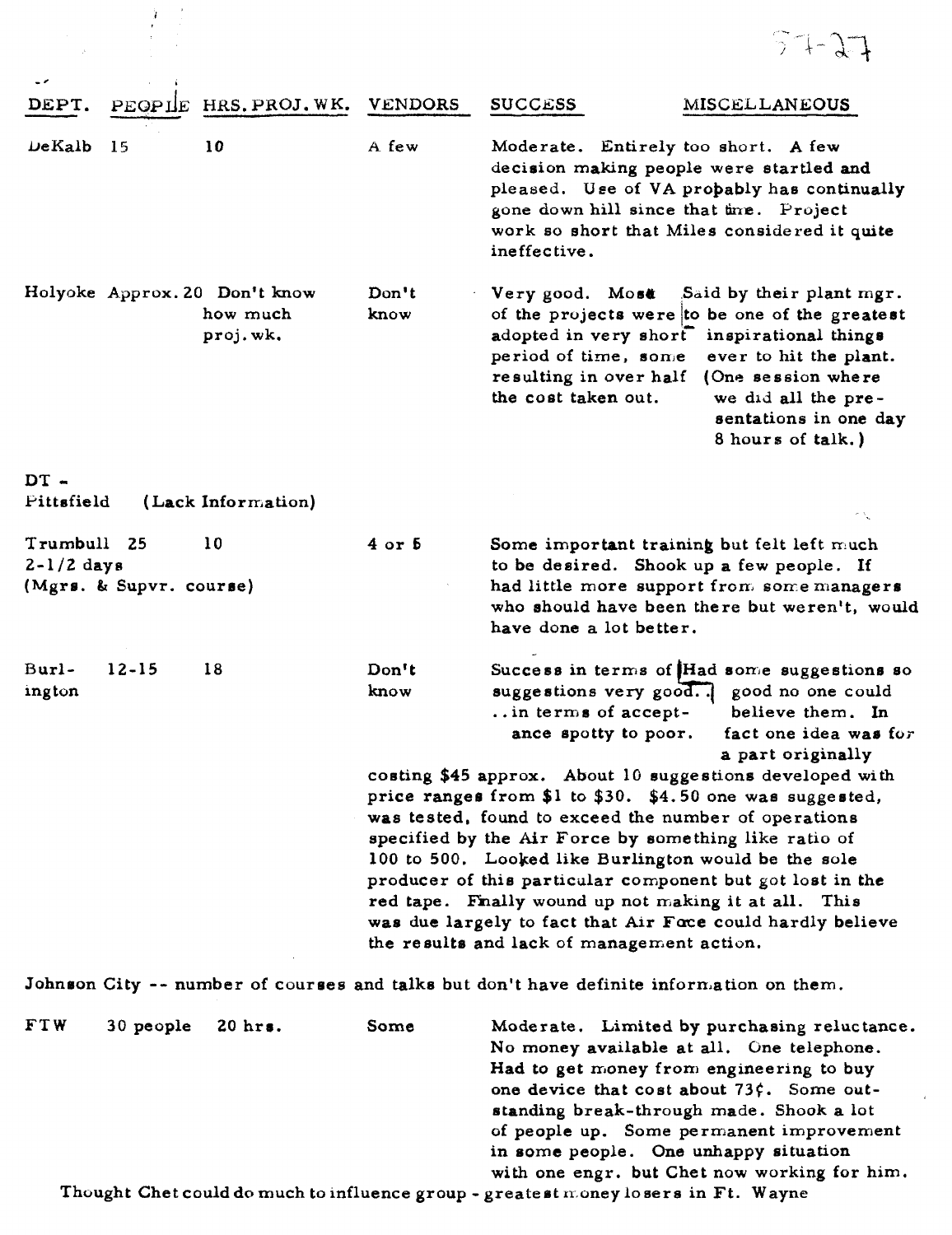| JEPT,                                                          | PEOPLE HRS. PROJ. WK. VENDORS |         | <b>SUCCESS</b>                                   | <b>MISCELLANEOUS</b>                                                                                                                                                            |
|----------------------------------------------------------------|-------------------------------|---------|--------------------------------------------------|---------------------------------------------------------------------------------------------------------------------------------------------------------------------------------|
| $Rm. Air 40 - 50$<br>$Cond. -$<br>Erie<br>(Stanton<br>& Raine) | Approx. 25                    | 8 to 10 | Very good<br>\$250 per man hour benefit from it. | Mgmt. behind it but<br>$\text{diam}$ 't do too much about<br>it except Mgr. of Finance. He was very much behind it.<br>One of the managers said they had secured something like |

(Reaction of everyone is that the first **time we** do it #at our epeechee **are** too long and they will cut them down. When they try to do them, they can never do them in the time that we **-n** even though they may cut **the** content. )

| CApacitor 12 to 15<br>Huds.<br>Falls<br>(Wyman) |                                  | $15$ to $18$ hrs.<br>Considerable amt. officially<br>done outside be-<br>sides. Averaged | None | Outstanding. So<br>successful believe<br>they were ashamed<br>to do anything                                                                                                                       | Rex Wyman wanted to<br>teach course. Much re-<br>spected but considered<br>sort of renegade. Came                                                                                                                                   |
|-------------------------------------------------|----------------------------------|------------------------------------------------------------------------------------------|------|----------------------------------------------------------------------------------------------------------------------------------------------------------------------------------------------------|-------------------------------------------------------------------------------------------------------------------------------------------------------------------------------------------------------------------------------------|
|                                                 |                                  | about 6 hrs. apiece<br>over and above                                                    |      | more about it.                                                                                                                                                                                     | down one day to learn<br>how to teach it. Project                                                                                                                                                                                   |
|                                                 |                                  | in-class part.                                                                           |      | people with instruction can do more.                                                                                                                                                               | results outstanding. One table \$600 per man hour. Average<br>very high. They are now coasting down. Created demand<br>for course when he only had 12 to 15. Never had another.<br>First time good number (12-15) 15-30 later. More |
| Even-<br>$C^*$ $AC$                             | Series<br>of courses<br>30 to 50 | Approx. 20                                                                               |      | projects. Out of<br>one creative ses-<br>sion came an idea<br>which was quickly classified as<br>being secret. Went to work on<br>it. Had something to do with<br>getting more thrust from engine. | Believe so Quite good on Acceptance of results<br>not too good. Pretty<br>good engineering sub-<br>section mgr. support.<br>Don't know too much of<br>final results. Think it<br>has dwindled down.                                 |

**LMGG**  (Originally planned 24 hour course. We recommended 40. When Went to General Manager. He, with section managers, heard our plea **for more length.** Stuck- to 24. Got into it. Found required more time. General Manager out of town so took bull by horns and added eight hours. Said if did again wanted 40 hours at least.) Approx. **25**  which was quickly<br>being secret. We<br>it. Had somethin<br>getting more thrus<br>course. We recession<br>managers, heard<br>ired more time.<br>eight hours. Sai<br>suppromongers and the second<br>Some Spot<br>succ

| Approx. 15-22<br>Planned about<br>18 hrs. Had more | Some<br>and for a time prevented<br>progress. | Spotty outstanding<br>success. Probably<br>permanent benefits<br>because Phil<br>Spinelli had been steadfastly<br>pressing there since. Two<br>strong members ridiculed | Phil called on more<br>services help. Provided<br>several men long enough<br>to overcome it. They<br>are now strong supporters |
|----------------------------------------------------|-----------------------------------------------|-------------------------------------------------------------------------------------------------------------------------------------------------------------------------|--------------------------------------------------------------------------------------------------------------------------------|
|                                                    |                                               |                                                                                                                                                                         |                                                                                                                                |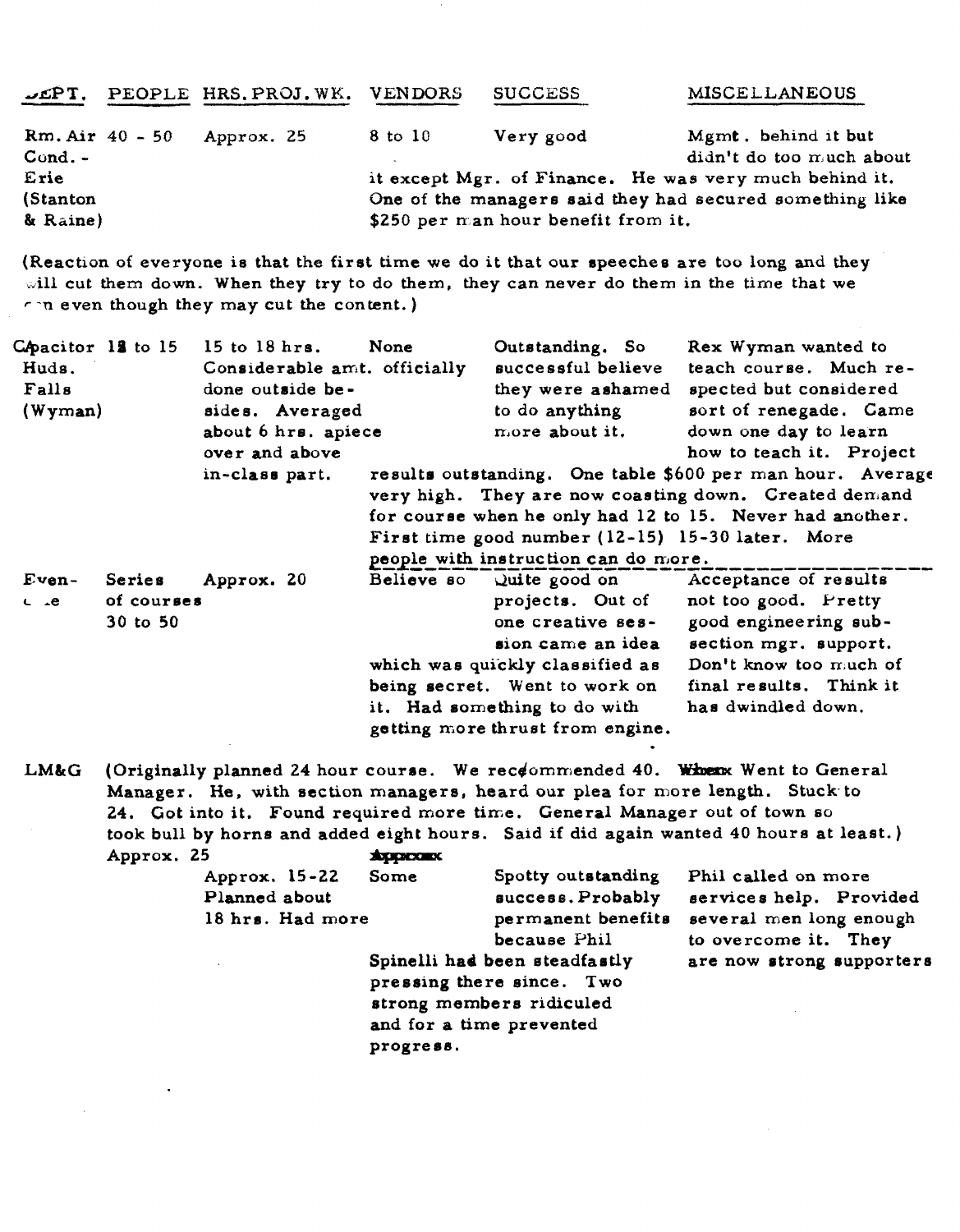**nt** 

**DAD** (Don't **know** much **about** them. Steve Price took training, was project leader and **then** came over here a time or two to work out the program. Went back and did it. )

| Lamp      | $5/mt$ g. | Not formal to   | None |                     | Pretty good consid- Lot of ridiculous things |
|-----------|-----------|-----------------|------|---------------------|----------------------------------------------|
| Cleveland |           | extent normally |      | ering its scale.    | run into. Scope of                           |
| (Schmidt) |           | think of it.    |      | projects smaller so |                                              |
|           |           |                 |      |                     | can get away with less                       |
|           |           |                 |      |                     | time.                                        |

## $250%$

- Zanes- Following a seminar, ZAnesville men came, **were** to put together thoughts for ville **teaching** it and we have **the** impression there were two or three dozen people and course met for a few hours a day onee a week for a dozen to a dozen and a half **weeks.** Have heard some good results that came out of it. Results were somewhat handicapped by fact that suggestions had to go through Louisville. Folders are out here and available giving all details plus results.
- **CART** Don't remember much about it. Know there wae training there.
- **KAPL** (Get from Howard)
- **FR&U** Call Davis

| <b>Peter-</b> $U_D$ to | About 20 hours Yes                         | Good seed planted Canada had to reduce  |                       |  |
|------------------------|--------------------------------------------|-----------------------------------------|-----------------------|--|
| boro                   | about 40 Varied considerably               | Pretty good success expenses. Did it by |                       |  |
| &                      | per session with each session              |                                         | xxxxeduoixxx removing |  |
| Toronto                |                                            |                                         | VA activity           |  |
|                        | (Guided by Claude Watt and Jack Barnhouse) |                                         |                       |  |

**LMEE** When started under Gonway pretty good and kept improving. Have deteriorated under Prendergast. Hit a new low under Kratzert. Jack delegated completely. Not favorably impressed with one Kratzert did which was last one we were associated with. Left out **a** lot of talks. Put talks back in when Fountain got there. Roadblocke was one that was left out. Don't feel too secure they are putting on **a** good program. Sure of quantity---but not of quality.

A man **who** puts **ono program** learns a lot **and** the first ones are never as **good as later ones.** 

 $\mathbf{y} = \mathbf{r}$  $10/11/57$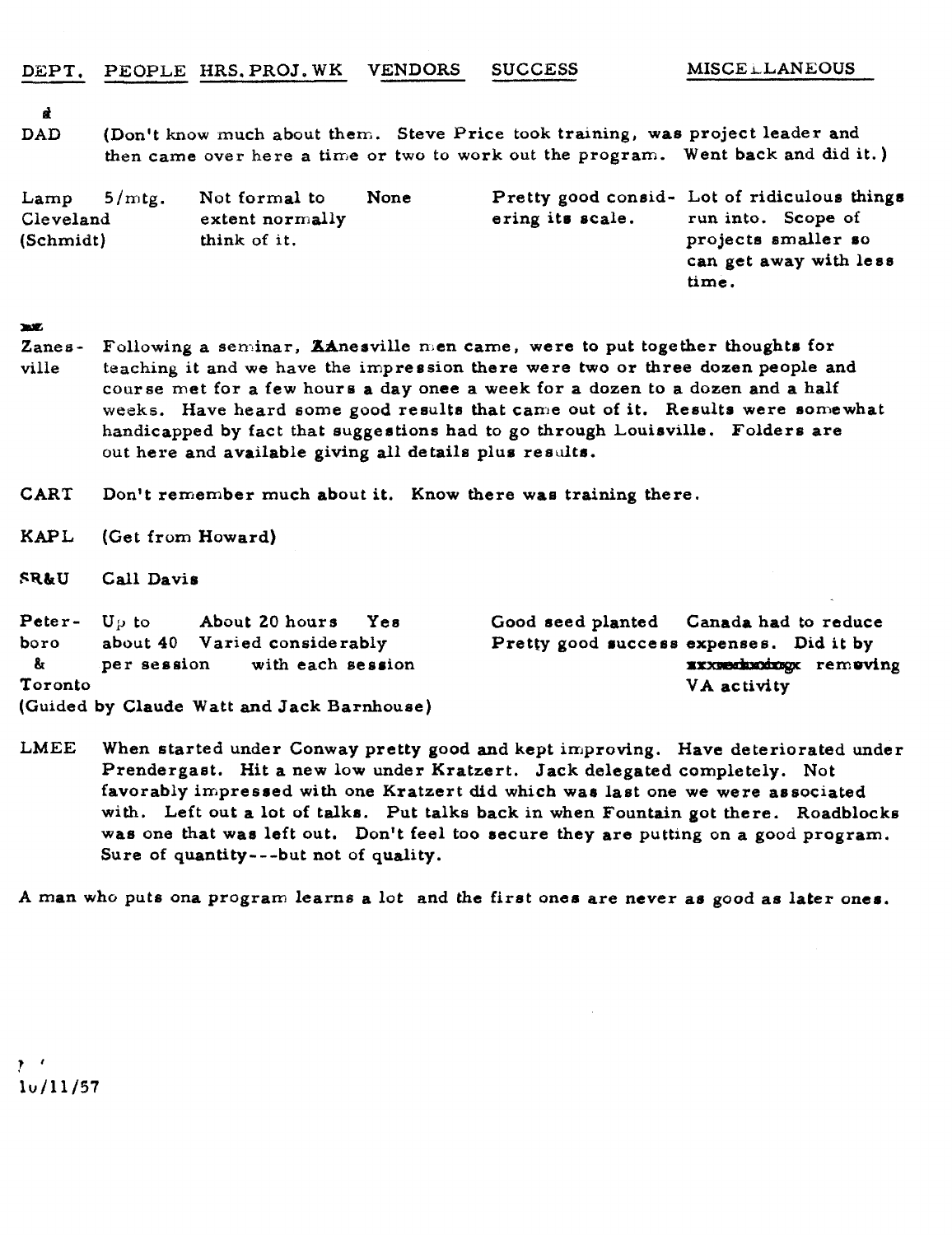| DEPT.                       |                         | PEOPLE HRS. PROJ. WK.                                 | <b>VENDORS</b>                                                                                                                                                                                                                                                                                                                                                                                                                                                                                                                                       | <b>SUCCESS</b>                                                                                 | <b>MISCEL LANEOUS</b>                                                                                                                                                                                                                                                            |
|-----------------------------|-------------------------|-------------------------------------------------------|------------------------------------------------------------------------------------------------------------------------------------------------------------------------------------------------------------------------------------------------------------------------------------------------------------------------------------------------------------------------------------------------------------------------------------------------------------------------------------------------------------------------------------------------------|------------------------------------------------------------------------------------------------|----------------------------------------------------------------------------------------------------------------------------------------------------------------------------------------------------------------------------------------------------------------------------------|
| DeKalb                      | -15                     | 10                                                    | A few                                                                                                                                                                                                                                                                                                                                                                                                                                                                                                                                                | Moderate. Entirely too short. A few<br>gone down hill since that time. Project<br>ineffective. | decision making people were startled and<br>pleased. Use of VA probably has continually<br>work so short that Miles considered it quite                                                                                                                                          |
|                             |                         | Holyoke Approx. 20 Don't know<br>how much<br>proj.wk. | Don't<br>know                                                                                                                                                                                                                                                                                                                                                                                                                                                                                                                                        | Very good. Most<br>period of time, some<br>resulting in over half<br>the cost taken out.       | Said by their plant mgr.<br>of the projects were to be one of the greatest<br>adopted in very short" inspirational things<br>ever to hit the plant.<br>(One session where<br>we did all the pre-<br>sentations in one day<br>8 hours of talk.)                                   |
| $DT -$<br>Pittsfield        |                         | (Lack Information)                                    |                                                                                                                                                                                                                                                                                                                                                                                                                                                                                                                                                      |                                                                                                |                                                                                                                                                                                                                                                                                  |
| Trumbull 25<br>$2-1/2$ days | "Mgrs. & Supvr. course) | 10                                                    | $4$ or $5$                                                                                                                                                                                                                                                                                                                                                                                                                                                                                                                                           | have done a lot better.                                                                        | Some important training but felt left much<br>to be desired. Shook up a few people. If<br>had little more support from some managers<br>who should have been there but weren't, would                                                                                            |
| Burl-<br>ington             | $12 - 15$               | 18                                                    | Don't<br>know                                                                                                                                                                                                                                                                                                                                                                                                                                                                                                                                        | suggestions very good.<br>in terms of accept-<br>ance spotty to poor.                          | Success in terms of Had some suggestions so<br>good no one could<br>believe them. In<br>fact one idea was for                                                                                                                                                                    |
|                             |                         |                                                       | a part originally<br>costing \$45 approx. About 10 suggestions developed with<br>price ranges from \$1 to \$30. \$4.50 one was suggested,<br>was tested, found to exceed the number of operations<br>specified by the Air Force by something like ratio of<br>100 to 500. Looked like Burlington would be the sole<br>producer of this particular component but got lost in the<br>red tape. Finally wound up not making it at all. This<br>was due largely to fact that Air Foce could hardly believe<br>the results and lack of management action. |                                                                                                |                                                                                                                                                                                                                                                                                  |
|                             |                         |                                                       |                                                                                                                                                                                                                                                                                                                                                                                                                                                                                                                                                      | Johnson City -- number of courses and talks but don't have definite information on them.       |                                                                                                                                                                                                                                                                                  |
| FTW                         | 30 people               | 20 hrs.                                               | Some                                                                                                                                                                                                                                                                                                                                                                                                                                                                                                                                                 | in some people. One unhappy situation                                                          | Moderate. Limited by purchasing reluctance.<br>No money available at all. One telephone.<br>Had to get money from engineering to buy<br>one device that cost about $73\zeta$ . Some out-<br>standing break-through made. Shook a lot<br>of people up. Some permanent improvement |

Thought Chet could do much to influence group - greatest **rr** oney lo sere in Ft. **Wayne** 

with one engr. but Chet now working for him.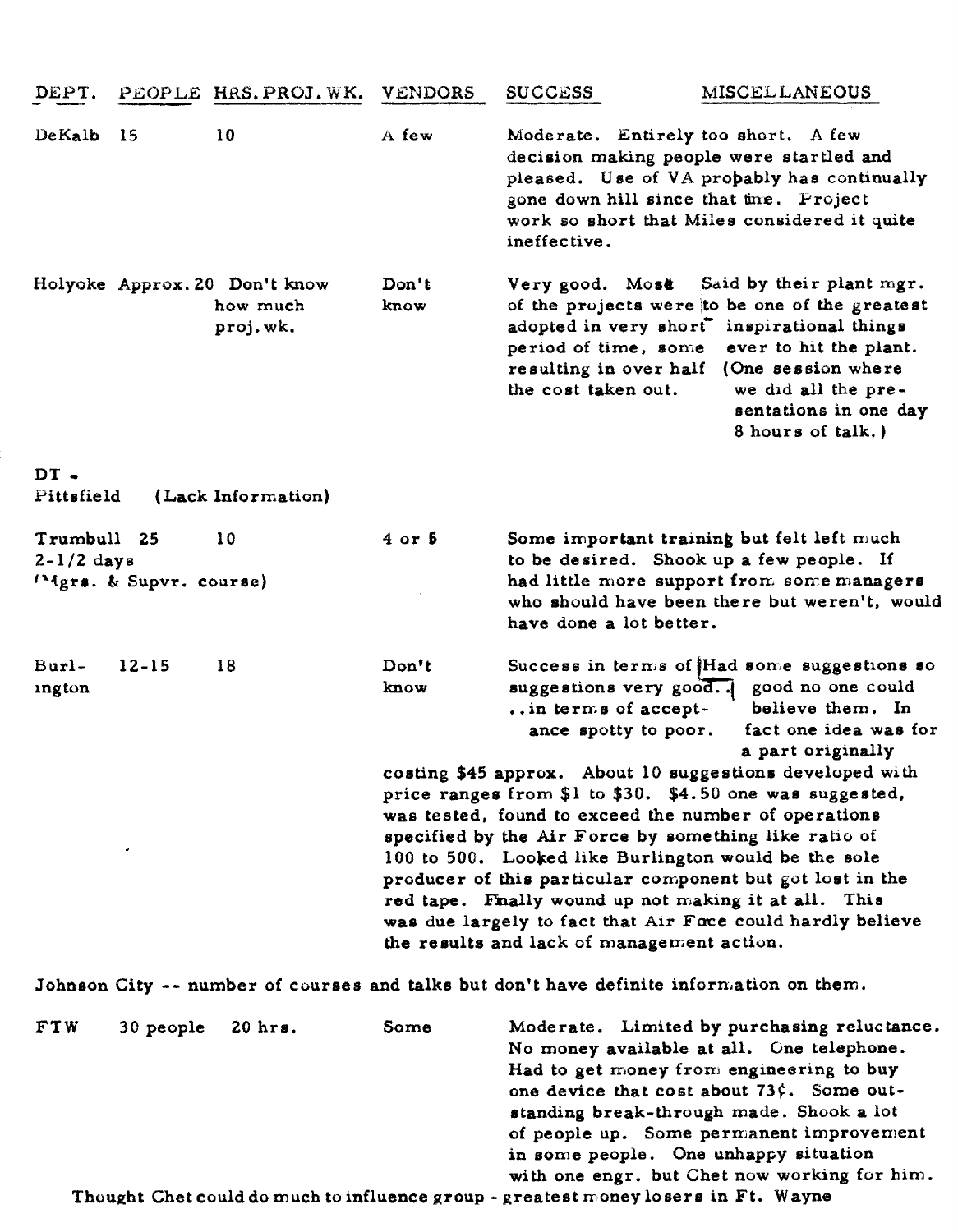| DEPT.                         | PEOPLE HRS. PROJ. WK. VENDORS |                                                          | <b>SUCCESS</b> | <b>MISCELLANEOUS</b>                                   |  |
|-------------------------------|-------------------------------|----------------------------------------------------------|----------------|--------------------------------------------------------|--|
| $Rm. Air 40 - 50$<br>$Cond -$ | Approx. 25                    | 8 to 10                                                  | Very good      | Mgmt. behind it but<br>didn't do too much about        |  |
| Erie                          |                               |                                                          |                | it except Mgr. of Finance. He was very much behind it. |  |
| (Stanton                      |                               | One of the managers said they had secured something like |                |                                                        |  |
| & Raine)                      |                               | \$250 per man hour benefit from it.                      |                |                                                        |  |

(Reaction **of** everyone **is** that the first time we do it that our epeeches are too long and they will cut them down. When they try to do them, they can never do them in the time that we n even though they may cut **the** content. )

| Chacitor 12 to 15<br>Huds.<br>Falls<br>(Wyman) |                                  | $15$ to $18$ hrs.<br>None<br>Considerable amit. officially<br>done outside be-<br>sides. Averaged<br>about 6 hrs. apiece<br>over and above |  | Outstanding. So<br>successful believe<br>they were ashamed<br>to do anything<br>nore about it.                                                                                                     | Rex Wyman wanted to<br>teach course. Much re-<br>spected but considered<br>sort of renegade. Came<br>down one day to learn<br>how to teach it. Project                                              |
|------------------------------------------------|----------------------------------|--------------------------------------------------------------------------------------------------------------------------------------------|--|----------------------------------------------------------------------------------------------------------------------------------------------------------------------------------------------------|-----------------------------------------------------------------------------------------------------------------------------------------------------------------------------------------------------|
|                                                |                                  | in-class part.                                                                                                                             |  | First time good number (12-15) 15-30 later. More<br>people with instruction can do more.                                                                                                           | results outstanding. One table \$600 per man hour. Avera<br>very high. They are now coasting down. Created demand<br>for course when he only had 12 to 15. Never had another.                       |
| $Fven-$<br>$GL_4$                              | Series<br>of courses<br>30 to 50 | Approx. 20                                                                                                                                 |  | projects. Out of<br>one creative ses-<br>sion came an idea<br>which was quickly classified as<br>being secret. Went to work on<br>it. Had something to do with<br>getting more thrust from engine. | Believe so Quite good on Acceptance of results<br>not too good. Fretty<br>good engineering sub-<br>section mgr. support.<br>Don't know too much of<br>final results. Think it<br>has dwindled down. |

which was quickly<br>being secret. We<br>it. Had something<br>getting more thrus<br>course. We receted<br>managers, heard<br>ired more time.<br>eight hours. Said<br>suppromongers of the succession of the succession LM&G (Originally planned 24 hour course. We recdommended 40. Whenx Went to General Manager. He, with section managers, heard our plea for nore length. Stuck to 24. Got **into** it. Found required more time. General Manager out of town **su**  took bull by horns and **added** eight houre. Said if did again wanted 40 hours at least.)

 $\ddot{\phantom{a}}$ 

| Approx. 25 | Approx. 15-22<br>Planned about | 18 hrs. Had more | <b>REQUESTER</b><br>Spotty outstanding<br>Some<br>success. Probably<br>permanent benefits<br>because Phil<br>Spinelli had been steadfastly<br>pressing there since. Two<br>strong members ridiculed<br>and for a time prevented<br>progress. |  | Phil called on more<br>services help. Provided<br>several men long enough |  |
|------------|--------------------------------|------------------|----------------------------------------------------------------------------------------------------------------------------------------------------------------------------------------------------------------------------------------------|--|---------------------------------------------------------------------------|--|
|            |                                |                  |                                                                                                                                                                                                                                              |  | to overcome it. They<br>are now strong supporter:                         |  |